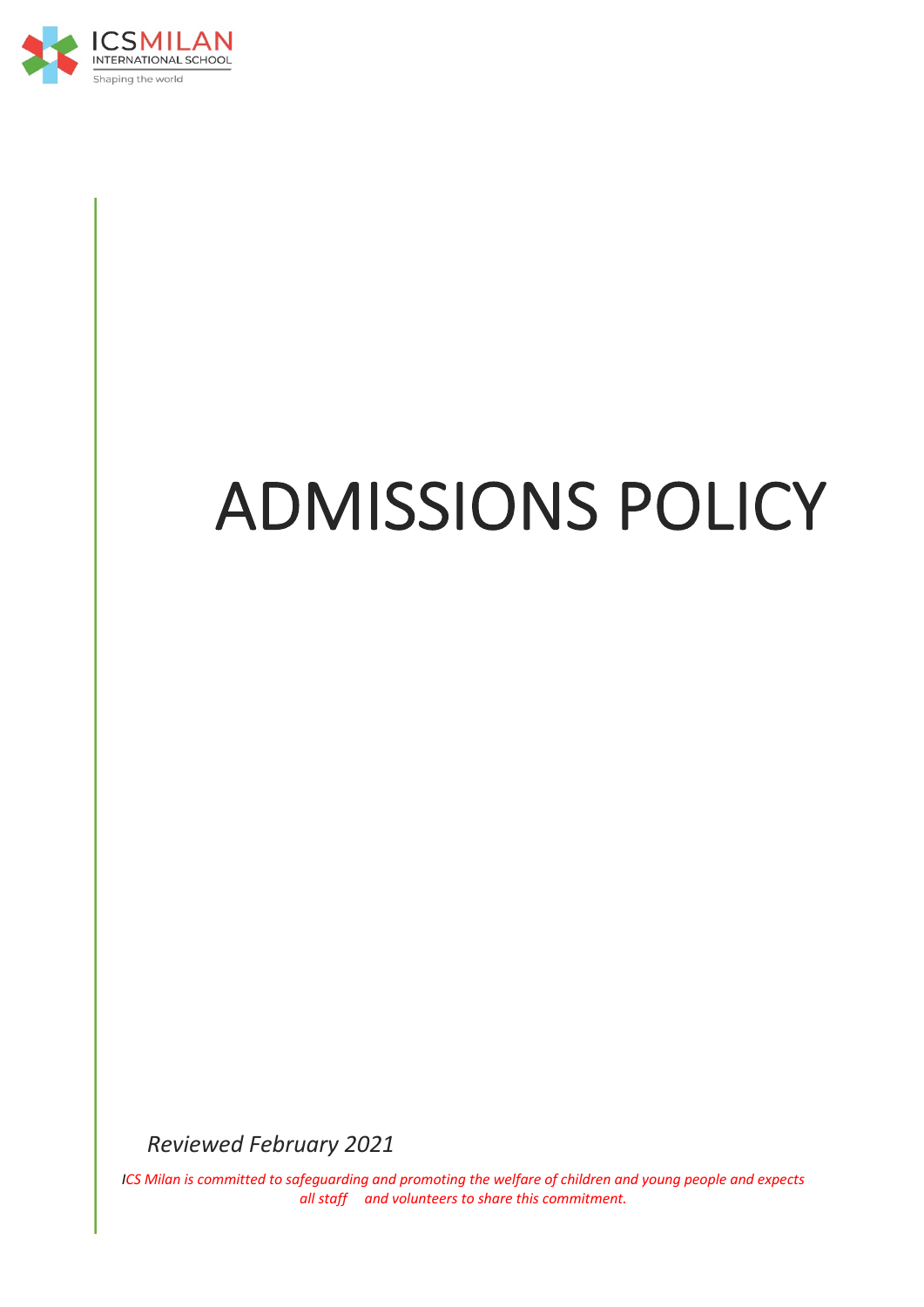## **1.The School**

1.1 ICS Milan serves a diverse community of students from a range of nationalities, cultures and backgrounds. We offer a broad based education which uses English as the main language of learning and caters for a range of student abilities. As part of the Globeducate family of schools https://www.globeducate.com, we promote the shared vision "we prepare each student to be a global citizen who can shape the world"

1.2 The school is explicitly committed to full implementation of the EYFS framework in the Early Years, the IPC and Cambridge Maths and English programmes in the Primary school and the Middle Years Programme and the Diploma Programme (from 2023) of the International Baccalaureate in the Secondary school. In addition, we are recognised by the Italian Ministry of Education as a *Scuola Paritaria and Partificata*. This means that children of Italian parents have the opportunity to follow an approved, adapted Italian curriculum which allows them to sit the Italian Ministry of Education's examinations. This combination of an 'international' education through the medium of English, which maintains Italian educational options, is seen as a unique opportunity. Our curriculum is fully integrated to enable this.

ICS has adopted a set of core values which guide every feature of our educational provision.

## **2. Rationale**

2.1 Our admissions policy is articulated to encourage the maintenance of diversity in our student body, as well as to ensure that students who are admitted to ICS Milan can benefit from our educational provision and be successful in the terms of our structured objectives for learning.

2.2 We recognise that a number of students are less likely to benefit from our model of education. Our policy and procedures are designed to identify these students in order to help parents and the school make the best choices in line with the individual needs of these students.

2.3 ICS Milan also operates a policy on maximum class sizes.

# **3. Admissions Criteria**

3.1 ICS Milan seeks applications from students who can demonstrate they possess the appropriate levels of academic readiness as well as the excellent attitudes and interpersonal and academic skills required for successful learning in the school.

The School will individually assess each applicant to ensure that the School can fully support the applicant in achieving the curriculum goals. This has an impact on accepting students with significant learning or emotional needs and each case will be considered on an individual basis.

3.2 Students are expected to have:

- an appreciation of the value of learning additional languages;
- an expectation that the learner is self-directed, self-motivated and self-disciplined;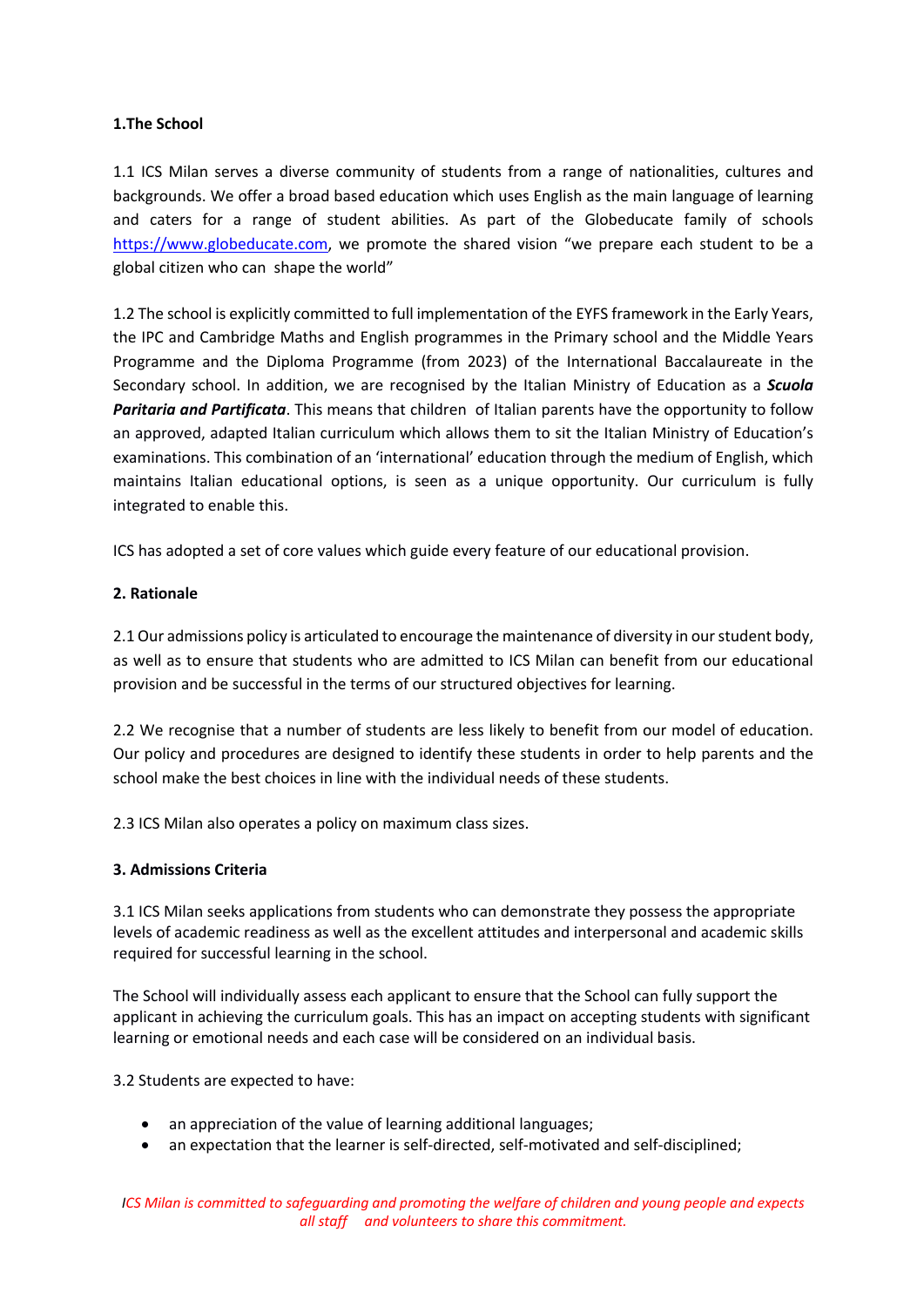• a focus on holistic education that prepares children to participate confidently and positively in society as they become effective 21st Century global citizens.

3.3 We usually place students in the class appropriate to their age in accordance with the English school system, seeking to differentiate for their individual needs within this context. However, transfer from another school system may also take into consideration previous educational records. For instance, students transferring from another international or English-medium school who have effectively satisfied the criteria for promotion in their previous school will be admitted for the subsequent class applicable at ICS Milan. Internal assessment may be used to help reach decisions that aim to be in the best interests of each student.

3.4 The number of years that the student has spent in formal education is not usually used as an indicator for placement or admissions. Similarly, it is not common practice to ask students to repeat a year level purely on the basis of their ability to use the English language.

## 4. **Language Requirements**

4.1 EAL provision (as outlined in our EAL policy) provided by the school is mandatory for children entering the school in Year 2 or later years. There will be an extra cost for this EAL provision. EAL students will need to demonstrate a strong commitment to the ethos of the school. The School will take into consideration a number of factors including the balance of students within the class and the size of the class.

All students and their parents are expected to commit to the student acquiring a high level of English.

## **5. Special Educational Needs**

5.1 For applicants who have special educational needs, the school may require an independent educational psychologist's assessment as part of the admissions application process to determine the adjustments that would be required. Applicants with medical or physical disabilities may be required to submit an independent medical report outlining the accommodations that would be required of the school. If individual support is deemed to be necessary then specific arrangements will be negotiated with the family who may be required to wholly or partially fund the extra provision that is needed for their son/daughter. .

#### **6. Admissions Process**

It is strongly recommended that parents consult our website

https://www.icsmilan.com/admissions/how-to-apply before they apply to ICS Milan. Here you will find copies of the following forms which will need to be completed, as well as information on fees and required documentation.

Families of students seeking admission to ICS Milan should contact the school to arrange an initial appointment with a member of Admissions Manager and/or the School Manager depending